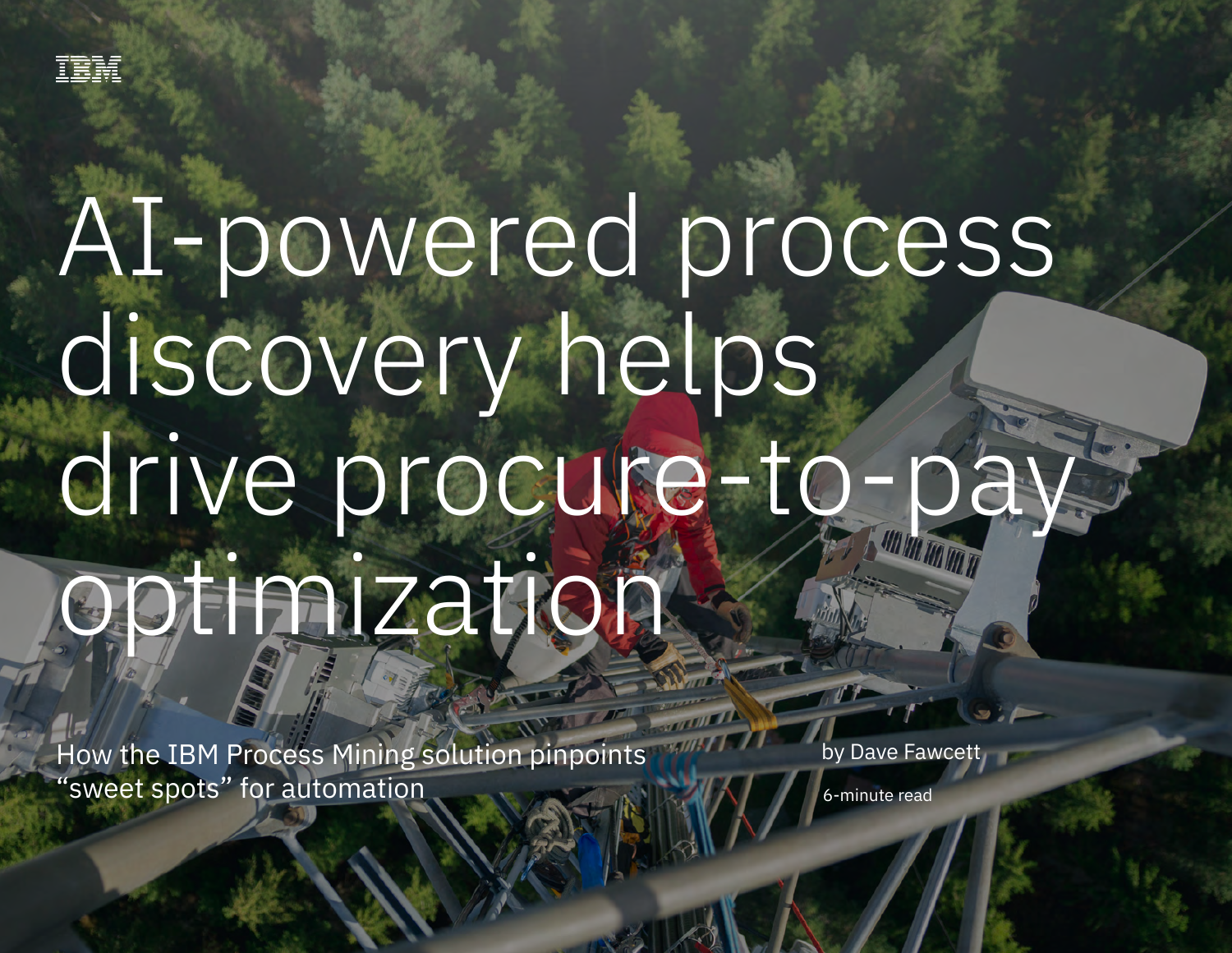hen it comes to internal procurement processes, conformity is a virtue. To minimize costs and maximize efficiency, most large organizations create policies and standardized workflows that steer employees toward prearranged links with suppliers. W

When employees choose to go their own way—a practice known as maverick buying—they're foregoing all the pricing advantages and other efficiencies that



are built into standardized buying channels. The more widespread the maverick activity, the bigger the impact on the bottom line.

For this global manufacturing company, a producer of advanced cables with operations spread across 50 countries, the incentives for curbing nonstandard procurement practices were significant. As the company's process owner

points out, so were the challenges. "We recognized at a high level that noncompliant purchasing was a relatively widespread phenomenon," she says. "What we lacked was a way to pinpoint how, where and to what extent it was happening."

One particularly potent impetus for action was the desire to apply robotic process automation (RPA) tools to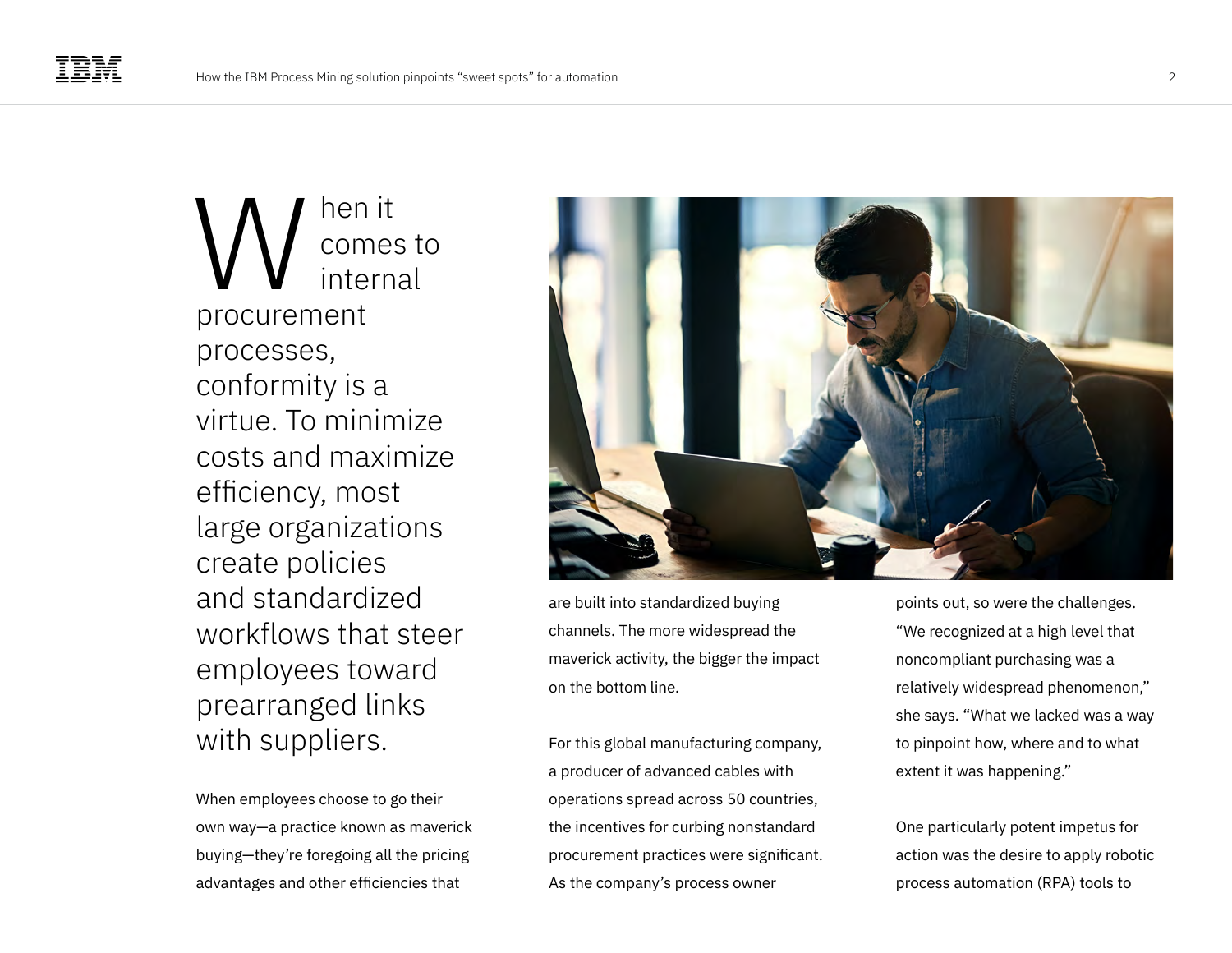the procure-to-pay (P2P) cycle. In the realm of procurement, noncompliant purchasing—such as when an invoice is created without a matching purchase order (PO)—generates "exceptions" that require manual handling. Given that automation largely relies on standardized processes, it's self-evident that exceptions and automation don't mix. So minimizing exceptions is a priority.

But first you have to find them. And the best evidence at hand is the company's SAP ERP data flows.

Indeed, to the procurement owner, seeing what's happening at a granular, data-driven level is critical to real process optimization. "In the context of our long-term digital transformation roadmap," she explains, "we believe gaining transparency into our process flows is an essential prerequisite to our automation efforts."

Reduced the incidence of maverick buying, saving

### USD 60,000

in procurement order reworking costs

Enabled the targeted automation of 75%

of line creation and delivery activities using RPA tools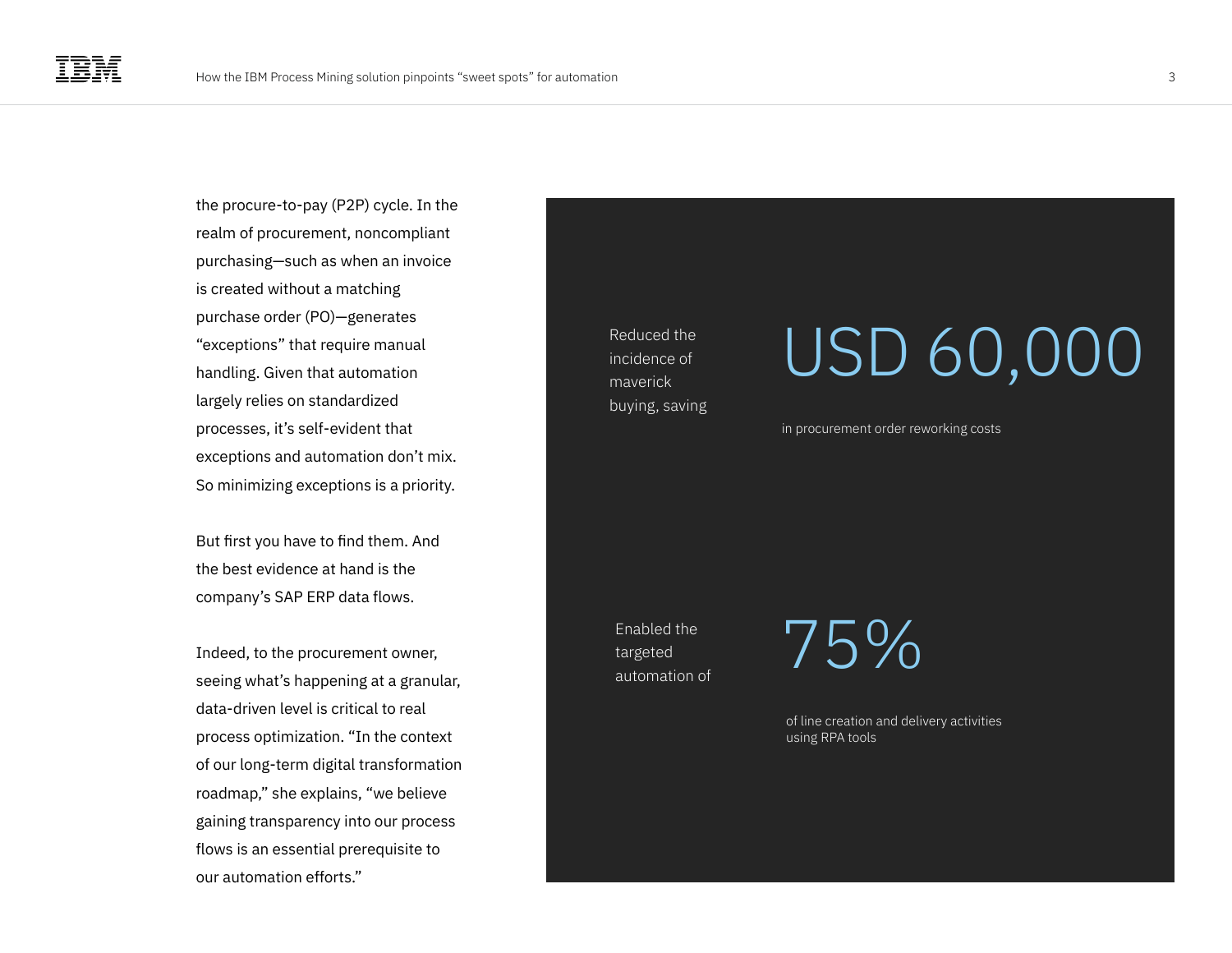## Dynamic process modeling yields granular insights

Recognizing the need for a process discovery solution, the company looked at several options. According to the procurement process owner, the company ultimately chose the [IBM® Process Mining](https://www.ibm.com/cloud/cloud-pak-for-business-automation/process-mining) solution on the strength of the digital twin of an organization (DTO) technology that it's built on. "What made the IBM Process Mining offering truly stand out was the flexibility and granularity of its dynamic process modeling framework," she explains. "Because the IBM framework has digital twin of an organization at its core, it provides a more in-depth, data-driven look at our operational



workflows. And that makes it a powerful tool for accelerating automation."

Here's why. The defining attribute of DTO—the ability to accurately mirror processes by analyzing data flows—isn't only valuable for finding process flaws like maverick buying. It also provides an AI-powered "what if" simulation mechanism that enables process experts to visualize how specific improvements, including automation,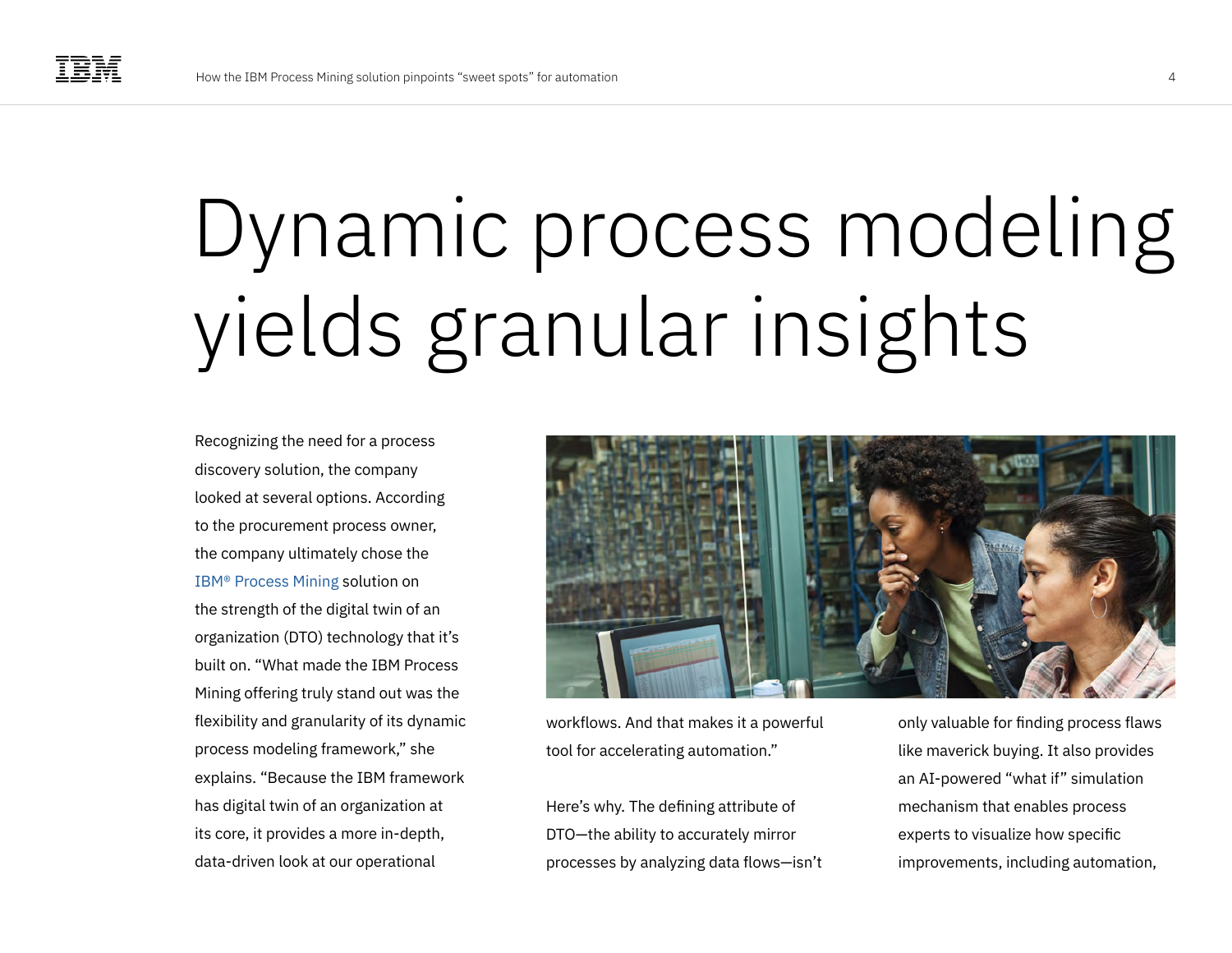will impact metrics such as cost, productivity and process cycle time.

For that reason, says the process owner, the IBM Process Mining solution represents an invaluable automation planning tool. "The decision to invest in process automation is ultimately about anticipated business value. But the harder thing is to balance finite resource investments in a way that maximizes the payoff while minimizing risk, which is the essence of making a business case," she explains. "That's where the ability to simulate these outcomes makes IBM Process Mining stand out."

IBM Process Mining is included as a foundational capability across all [IBM](https://www.ibm.com/cloud/automation)  [Cloud Paks for Automation](https://www.ibm.com/cloud/automation) including the [IBM Cloud Pak® for Business Automation](https://www.ibm.com/cloud/cloud-pak-for-business-automation). Because the IBM " framework has digital twin of an organization at its core, it provides a more in-depth, data-driven look at our operational workflows. And that makes it a powerful tool for accelerating automation."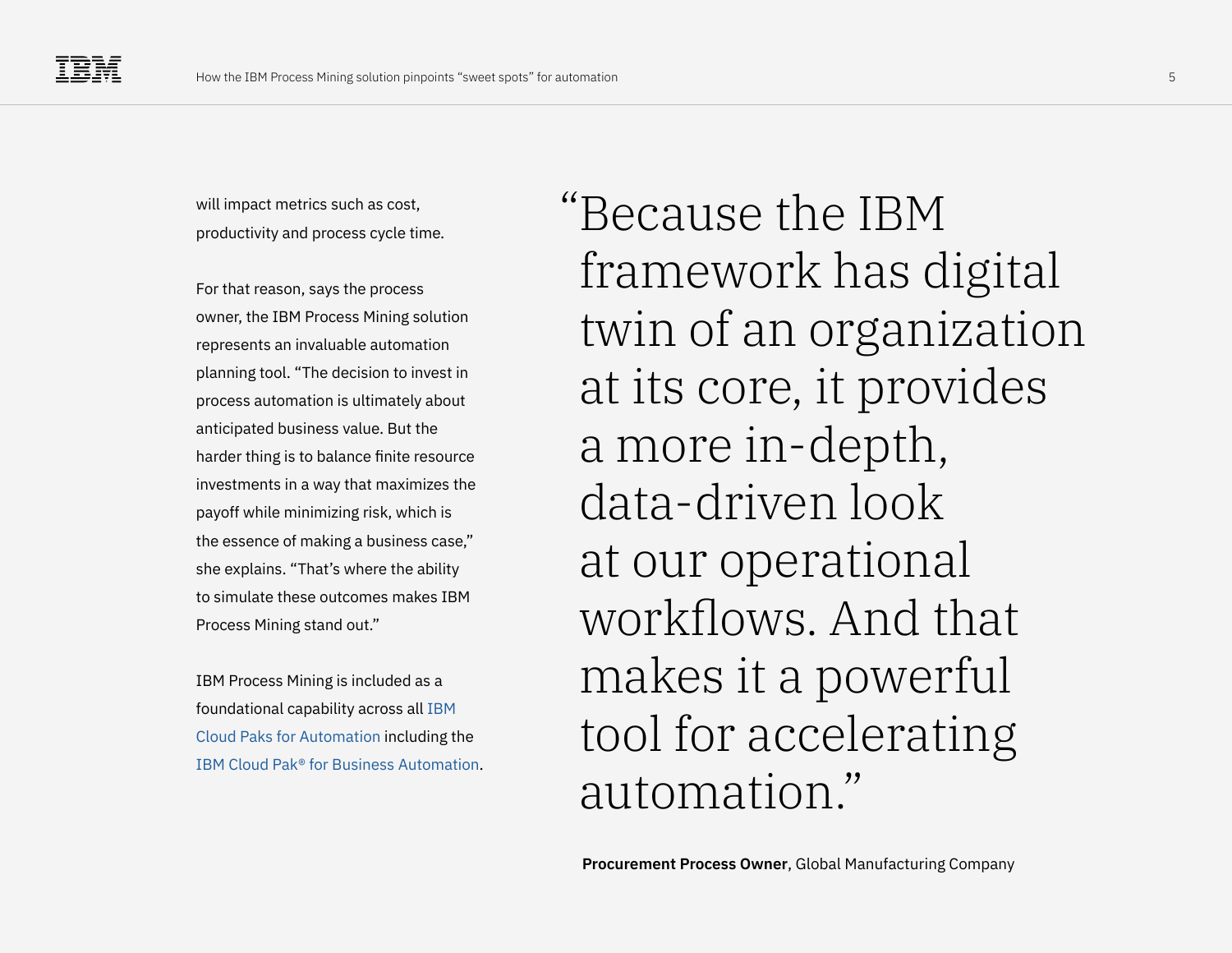### From pain points to automation

To put these capabilities to the test, the company worked with its transformation partner to implement the IBM Process Mining solution as a proof of concept (PoC). Using live data from the company's ERP system, the solution's algorithms almost instantly laid bare the process deviations that threatened to complicate its automation efforts.

Looking at the graphs and flow charts generated by the model, the process owner and her team saw that fully half of its key order creation processes—including line creation and delivery activities—were manual



and thus noncompliant. What's more, the process scan revealed a high incidence of reworking in these activities resulting from human error. In addition to dragging out the procurement cycle, these process

flaws had increased costs by roughly USD 250,000 annually.

Informed by these insights, the company implemented automation tools within both activities. By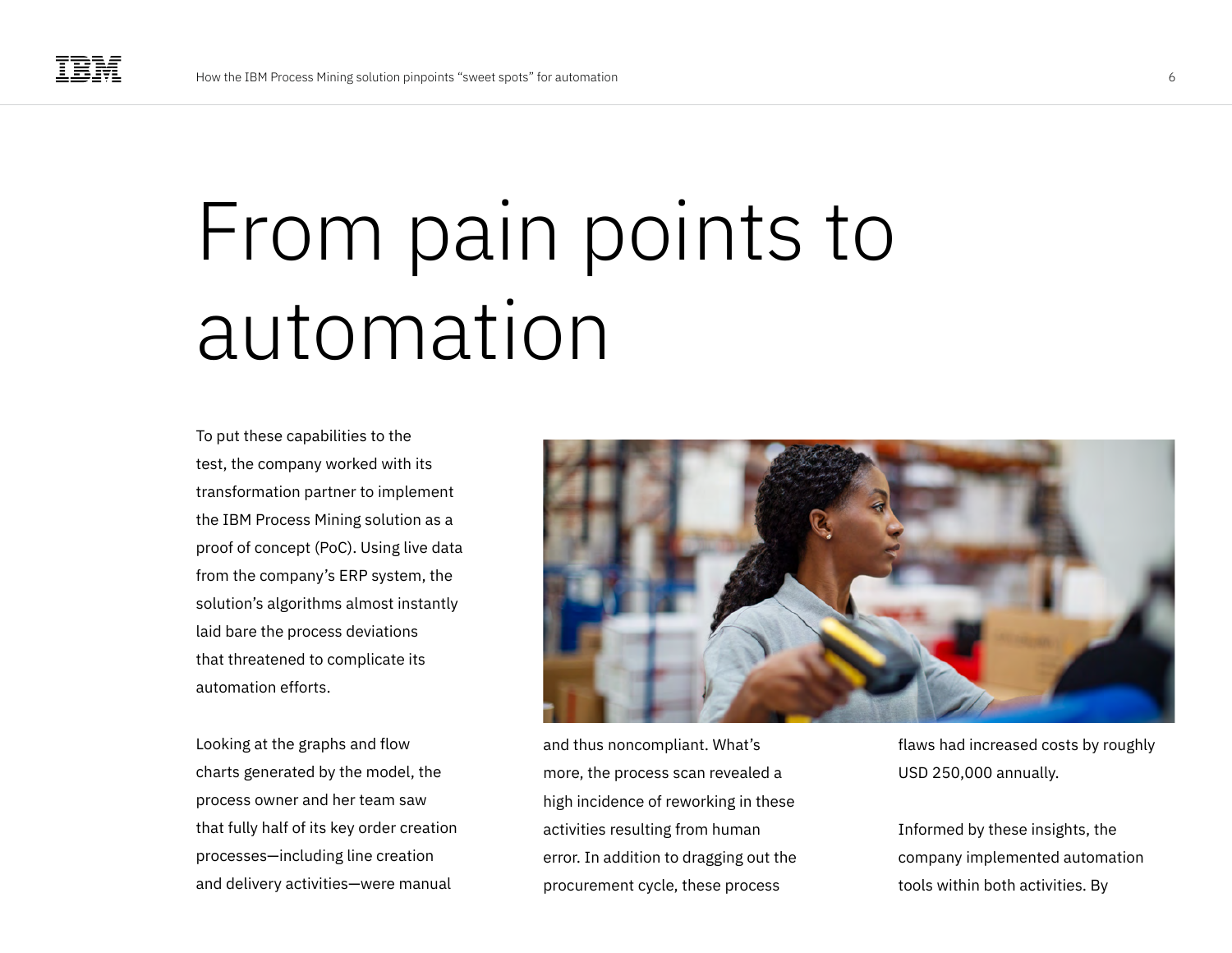automating 75% of delivery activity, the company was able to sharply reduce order reworking, while reducing associated costs by roughly USD 60,000. Comparable automation on line creation activities shortened lead times by three days, representing costs savings of USD 50,000.

Like most companies in the midst of digital transformation, this firm is guided by an overarching vision of making its processes more agile, efficient and cloud-based. To the process owner, the fact that her company is taking a data-driven approach to the specifics of process automation decisions—knowing where the pain points are and how to best address them—makes a big difference in terms of efficacy. "The process transparency we've gained through the IBM solution has had a game-changing impact on the automation decisions we've made around procure-to-pay," she notes. "As our broader transformation continues to unfold, we see data-driven decisionmaking as central to our success."

The process "transparency we've gained through the IBM solution has had a game-changing impact on the automation decisions we've made around procure-to-pay."

**Procurement Process Owner**, Global Manufacturing Company